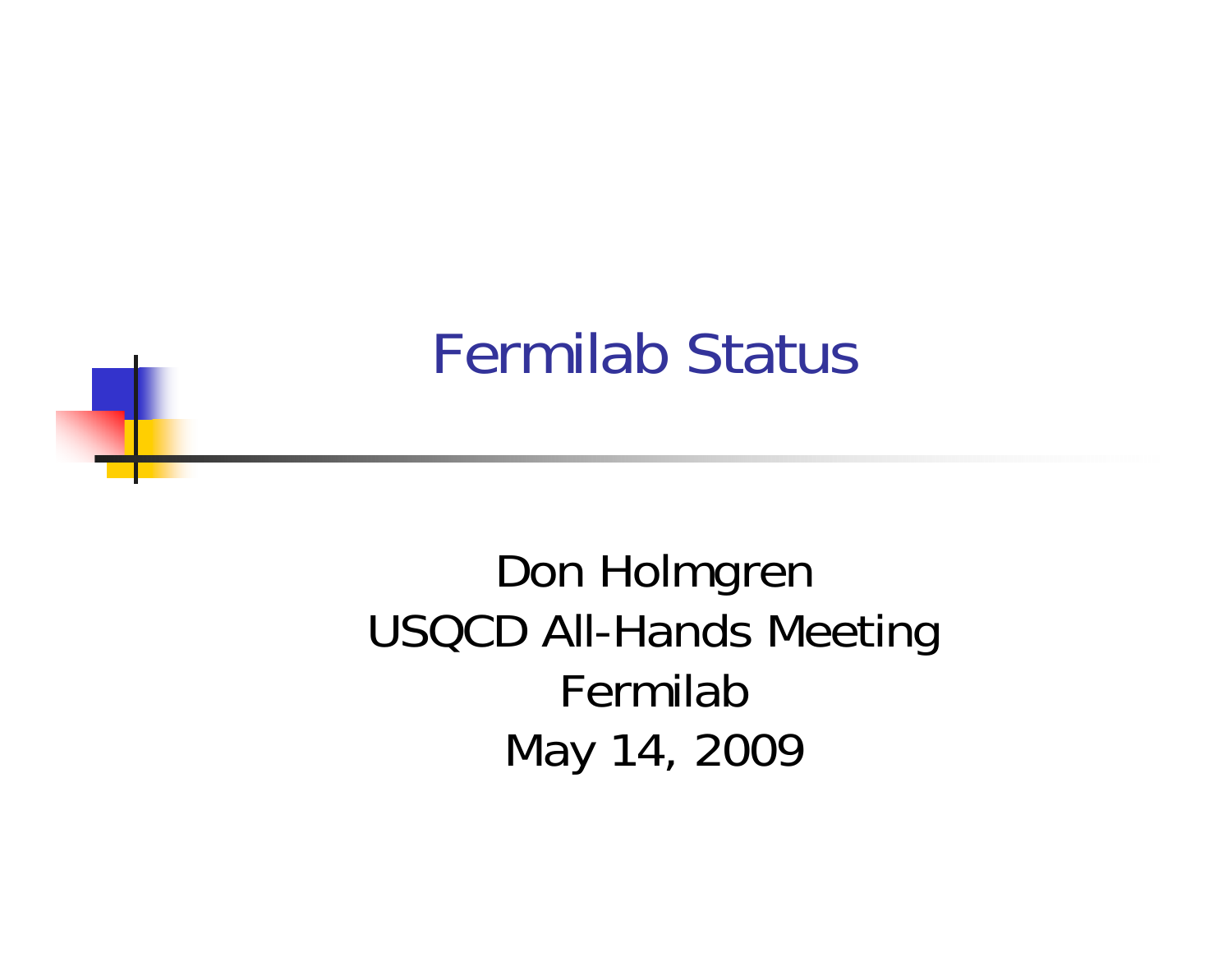### **Outline**

- Current Hardware
- •FY10/FY11 Deployment
- •• Storage/Filesystems
- Statistics
- User Authentication
- •User Support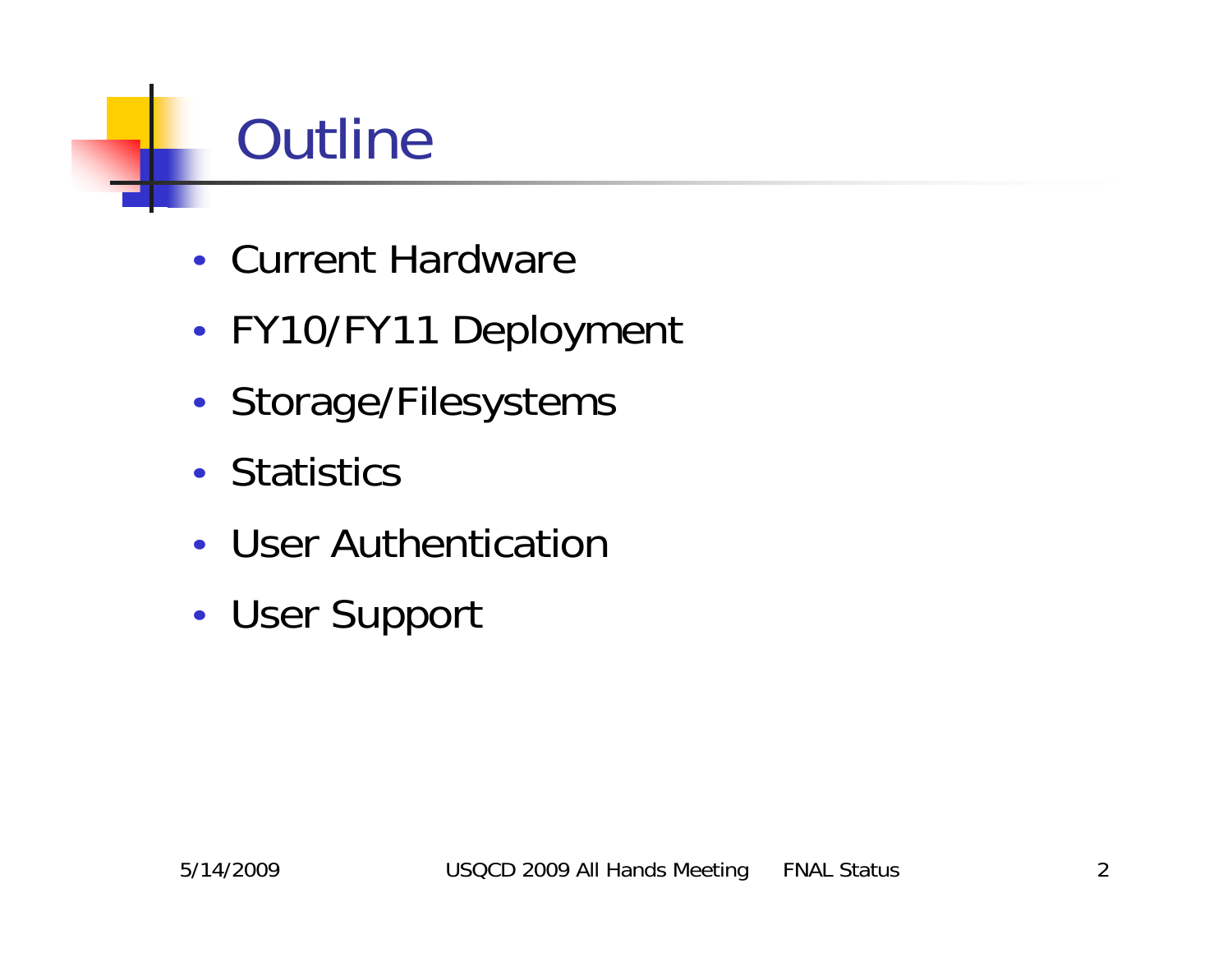### Hardware – Current Clusters

| <b>Name</b> | CPU                                         | <b>Nodes</b> | Cores | <b>Network</b>                                  | <b>DWF</b>                         | <b>Asgtad</b>                     | Online                                                  |
|-------------|---------------------------------------------|--------------|-------|-------------------------------------------------|------------------------------------|-----------------------------------|---------------------------------------------------------|
| <b>QCD</b>  | Single 2.8 GHz<br>Pentium 4                 | 127          | 127   | <b>Myrinet</b><br>2000                          | 1400<br><b>MFlops</b><br>per Node  | 1017<br><b>MFlops</b><br>per Node | <b>June 2004</b><br>0.15<br>TFlops                      |
| Pion        | Single 3.2 GHz<br>Pentium 640               | 518          | 518   | <b>Infiniband</b><br>Single Data<br>Rate        | 1728<br><b>MFlops</b><br>per Node  | 1594<br><b>MFlops</b><br>per Node | <b>June 2005</b><br>/ Dec 2005<br>0.86<br><b>TFlops</b> |
| Kaon        | Dual 2.0 GHz<br>Opteron 240<br>(Dual Core)  | 600          | 2400  | <b>Infiniband</b><br>Double Data<br>Rate        | 4696<br><b>MFlops</b><br>per Node  | 3832<br><b>MFlops</b><br>per Node | Oct 2006<br>2.56<br><b>TFlops</b>                       |
| $J/\psi$    | Dual 2.1 GHz<br>Opteron 2352<br>(Quad Core) | 856          | 6848  | <b>Infiniband</b><br><b>Double Data</b><br>Rate | 10061<br><b>MFlops</b><br>per Node | 9563<br><b>MFlops</b><br>per Node | Jan 2009 /<br>Apr 2009<br>8.40<br><b>TFlops</b>         |

Time on QCD will not be allocated this year, but the cluster will be available.

5/14/2009

USQCD 2009 All Hands Meeting FNAL Status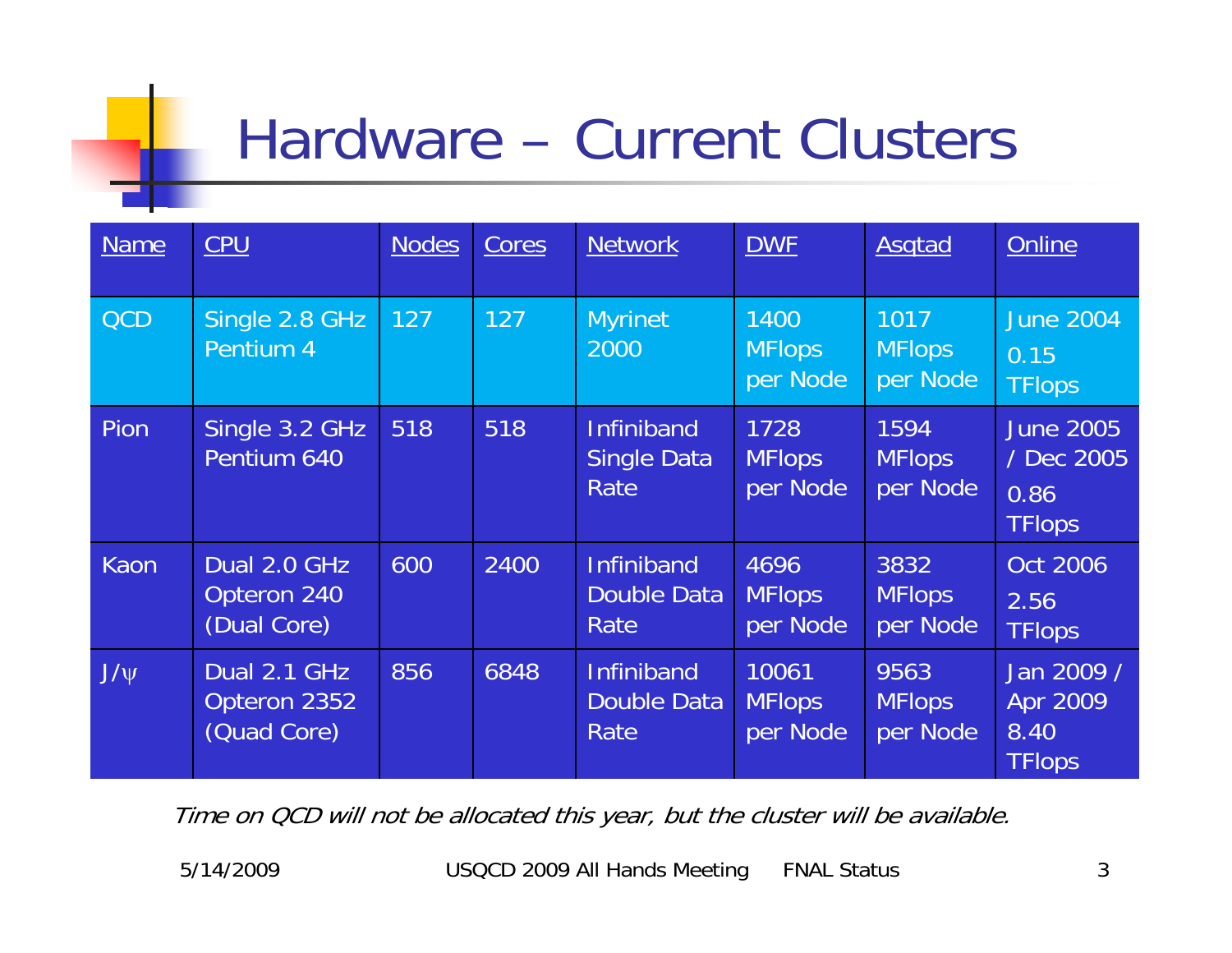### **Hardware**

- Pion/Kaon
	- Run 64-bit version of Scientific Linux 4.x
	- •• Access via kaon1.fnal.gov
	- Run same binaries on both clusters
- JPsi
	- Runs 64-bit version of Scientific Linux 4.x
	- •• Access via jpsi1.fnal.gov
	- •• Binary compatible with Pion / Kaon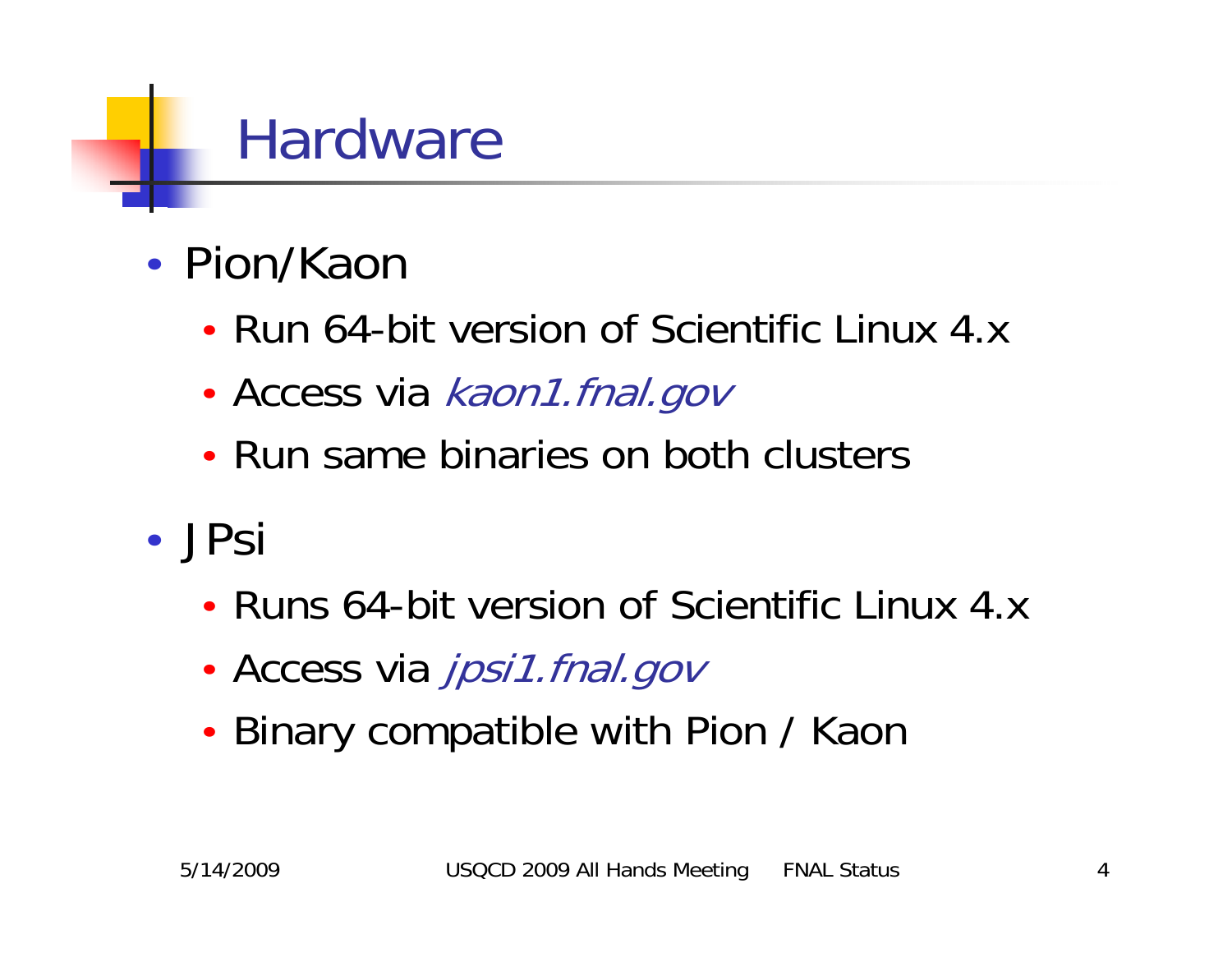### **Hardware**

•QCD

- •• Runs 32-bit version of Scientific Linux 4.1, so large file support (files > 2.0 Gbytes in size) requires the usual #define's
- •• Access via lqcd.fnal.gov
- •• Not binary compatible with Pion / Kaon / Jpsi
- Will be decommissioned sometime in 2010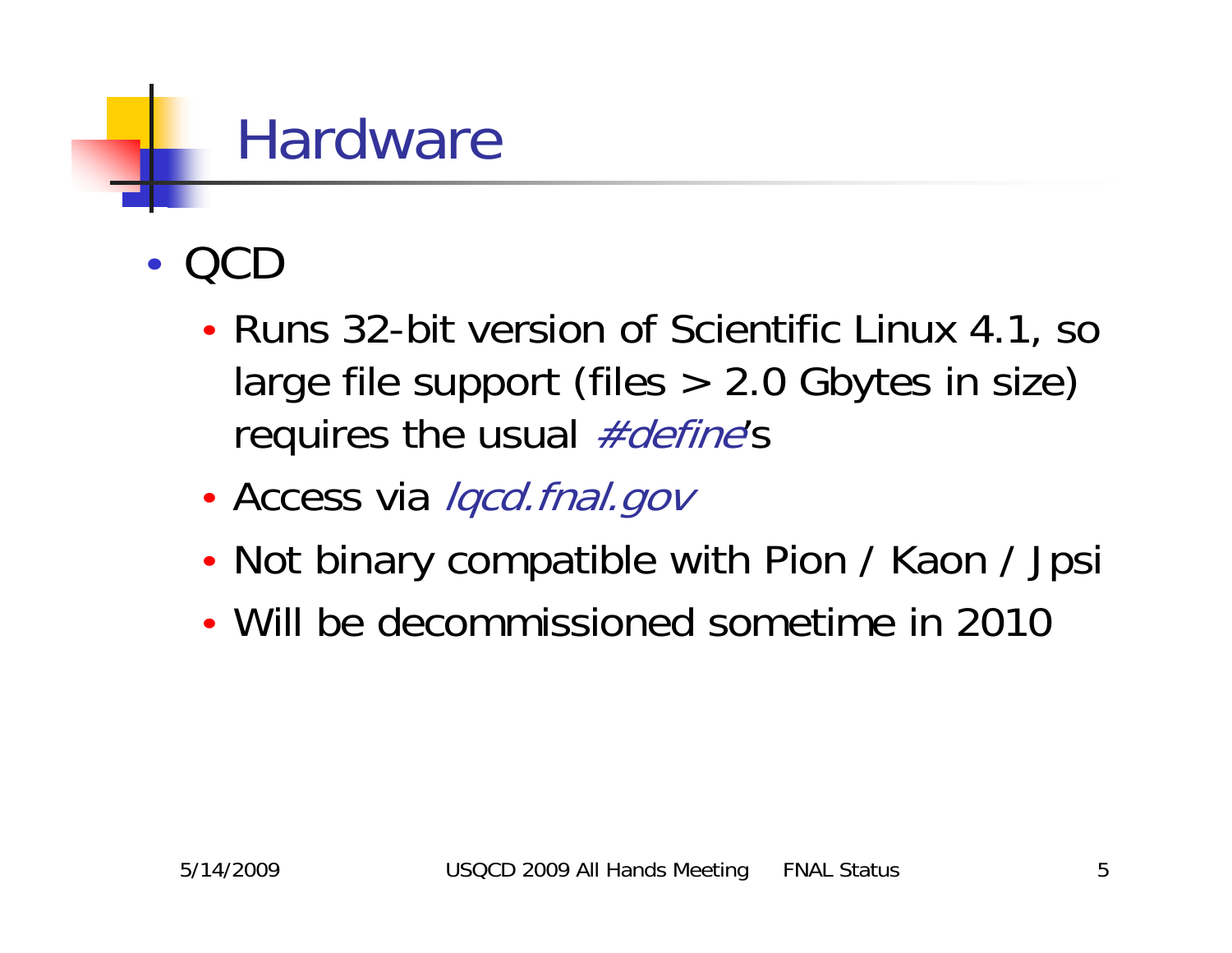### Hardware – GPUs

- Four Nvidia Tesla S1070 systems are available for CUDA programming and production
	- Each S1070 has 4 GPUs in 2 banks of 2
	- Each bank of 2 GPUs is attached to one dual Opteron node, accessed via the JPsi batch system
		- Nodes are "gpu01" through "gpu08"
		- Access via queue "gpu" (*qsub –q gpu –l nodes=1 –I –A yourproject* )
		- Parallel codes using multiple banks can use two or more nodes with MPI (or QMP) over Infiniband
	- Send mail to *lgcd-admin@fnal.gov* to request access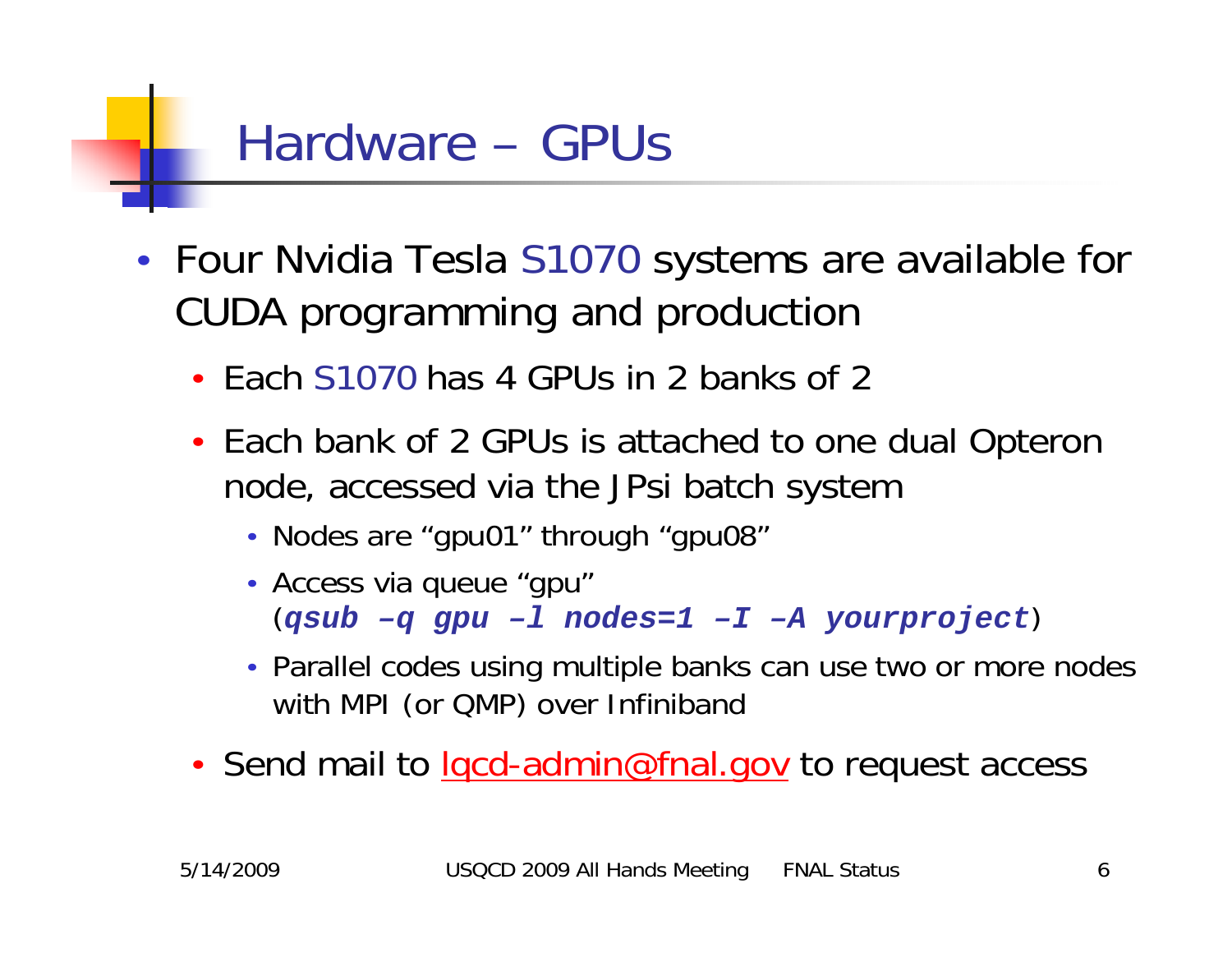#### Numa Effects

- •• For new users (and a reminder to existing users), please be aware that Kaon and JPsi are NUMA (nonuniform memory access machines)
- In order to achieve the best performance it is important to lock processes to cores and utilize local memory
- The MPI launchers provided on Kaon and JPsi (**mpirun\_rsh**) will correctly do this for you
- You can use **numact1** to manually lock processes and memory – we're happy to give advice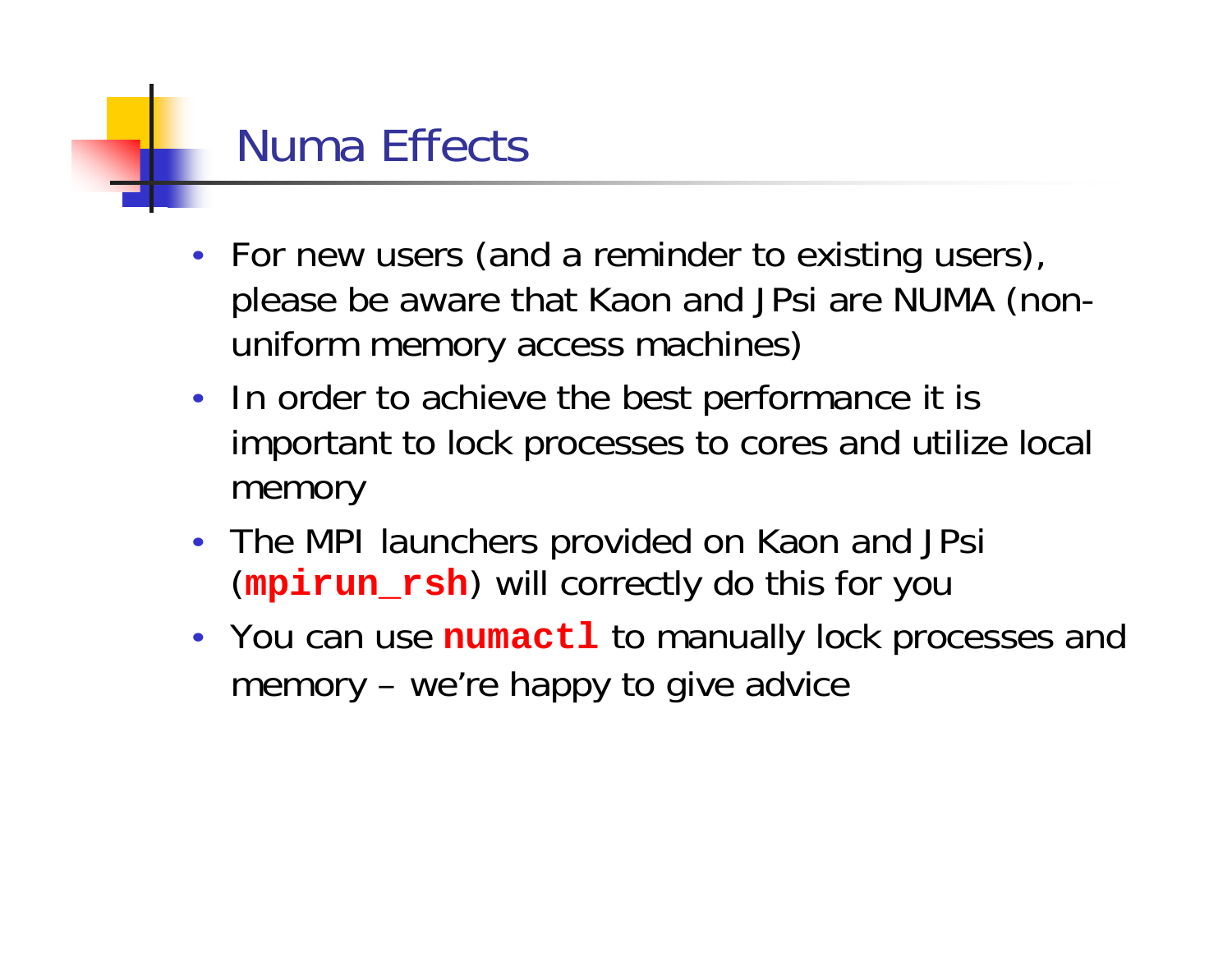### NUMA Effects



Opteron asgtad Inverter Performance on Fermilab Kaon Cluster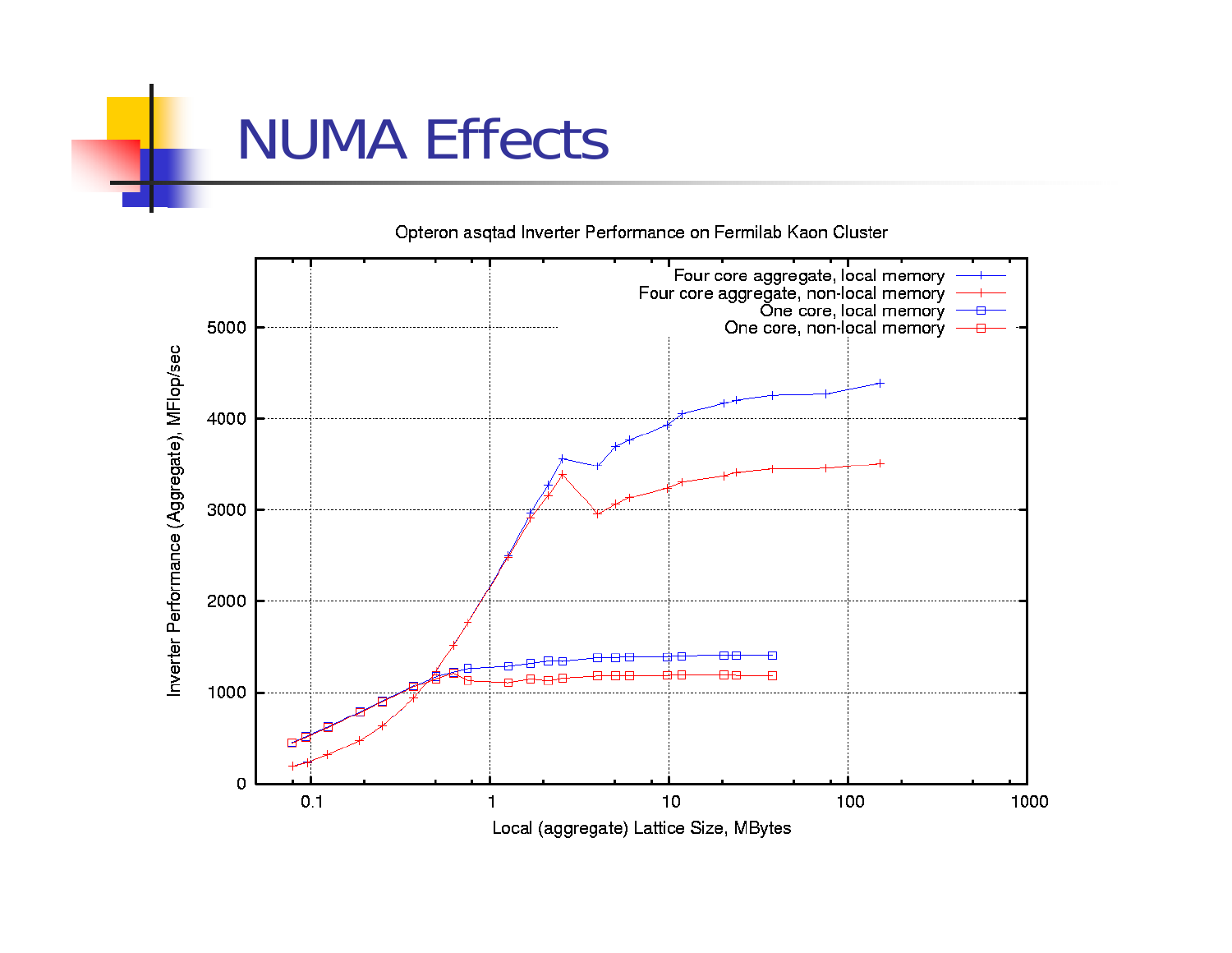## FY10/FY11 Deployment

- • The LQCD-ext project plans currently call for a combined FY10/FY11 deployment at Fermilab
- •• Probable configuration:
	- $\bullet$  Intel-based ("Nehalem" or "Westmere") dual-socket quad-core or hex-core, or AMD Opteron hex-core
	- QDR Infiniband
	- Either a close duplicate of the JLab ARRA machine or the next generation
- • Conservative performance estimate for OMB-300: 28 TF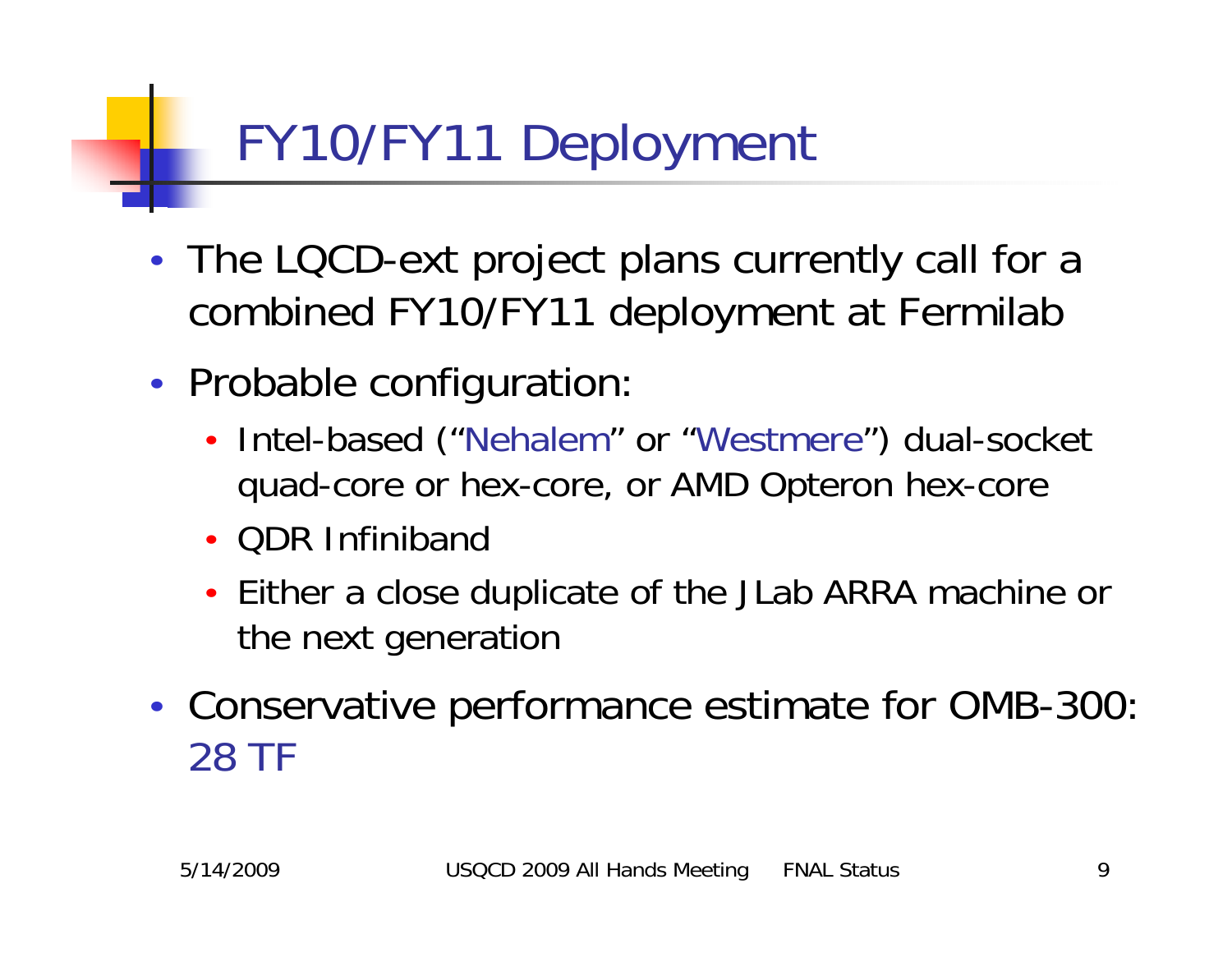#### FY10/FY11 Cost and Performance Basis



| <b>Cluster</b> | <b>Price per Node</b> | Performance/Node, MF | <b>Price/Performance</b> |
|----------------|-----------------------|----------------------|--------------------------|
| Pion $#1$      | \$1910                | 1660                 | \$1.15/MF                |
| Pion $#2$      | \$1554                | 1660                 | \$0.94/MF                |
| 6 <sub>n</sub> | \$1785                | 2430                 | \$0.74/MF                |
| Kaon           | \$2617                | 4260                 | \$0.61/MF                |
| 7n             | \$3320                | 7550                 | \$0.44/MF                |
| J/Psi #1       | \$2274                | 9810                 | \$0.23/MF                |
| J/Psi #2       | \$2082                | 9810                 | \$0.21/MF                |
|                |                       | .<br>.               |                          |

5/14/2009

USQCD 2009 All Hands Meeting FNAL Status 10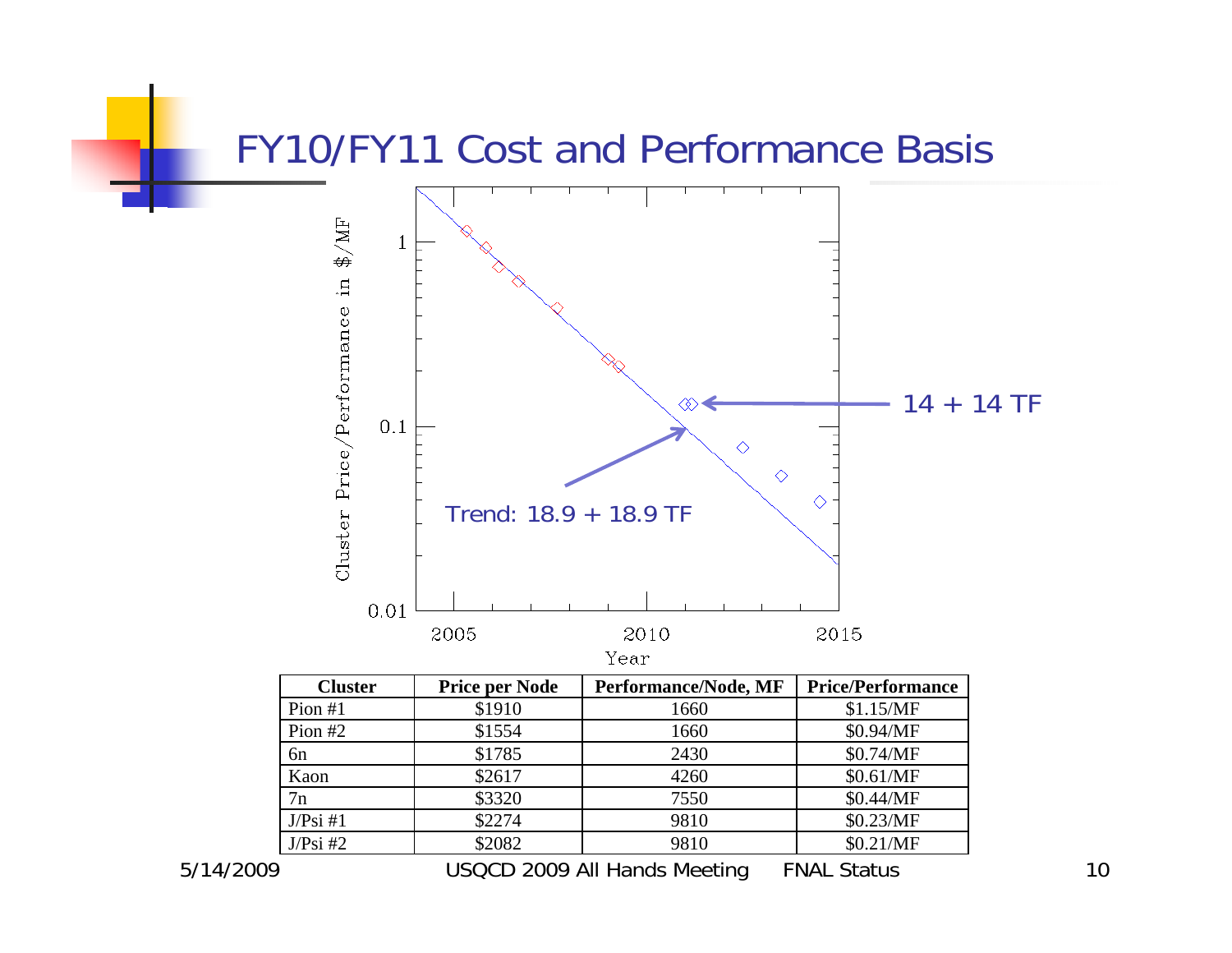#### Performance of Current x86 Processors

| <b>Cluster</b>                    | <b>Processor</b>                      | <b>DWF</b>      | <b>Clover</b>   | <b>Asqtad Performance</b> |
|-----------------------------------|---------------------------------------|-----------------|-----------------|---------------------------|
|                                   |                                       | Performance per | Performance per | per Node                  |
|                                   |                                       | <b>Node</b>     | <b>Node</b>     |                           |
| 7n                                | 1.9 GHz Dual CPU Quad<br>Core Opteron | 8800 MFlops     | 5148 MFlops     | 6300 MFlops               |
| J/Psi                             | 2.1 GHz Dual CPU Quad<br>Core Opteron | 10061 MFlops    | 7423 MFlops     | 9563 MFlops               |
| Shanghai                          | 2.4 GHz Dual CPU<br>Quad Core Opteron | 12530 MFlops    | Not measured    | 10370 MFlops              |
| Nehalem<br>1066 MHz<br><b>FSB</b> | 2.26 GHz Dual CPU<br>Quad Core Xeon   | 22200 MFlops    | 12460 MFlops    | 15940 MFlops              |
| Nehalem<br>1333 MHz<br><b>FSB</b> | 2.93 GHz Dual CPU<br>Quad Core Xeon   | 27720 MFlops    | 15260 MFlops    | 19390 MFlops              |

• 7n and J/Psi performance figures are from 128-process parallel runs (90% scaling from single to 16-nodes)

• Shanghai and Nehalem performance figures are estimated from single node performance using 90% and 80% scaling factors, respectively

5/14/2009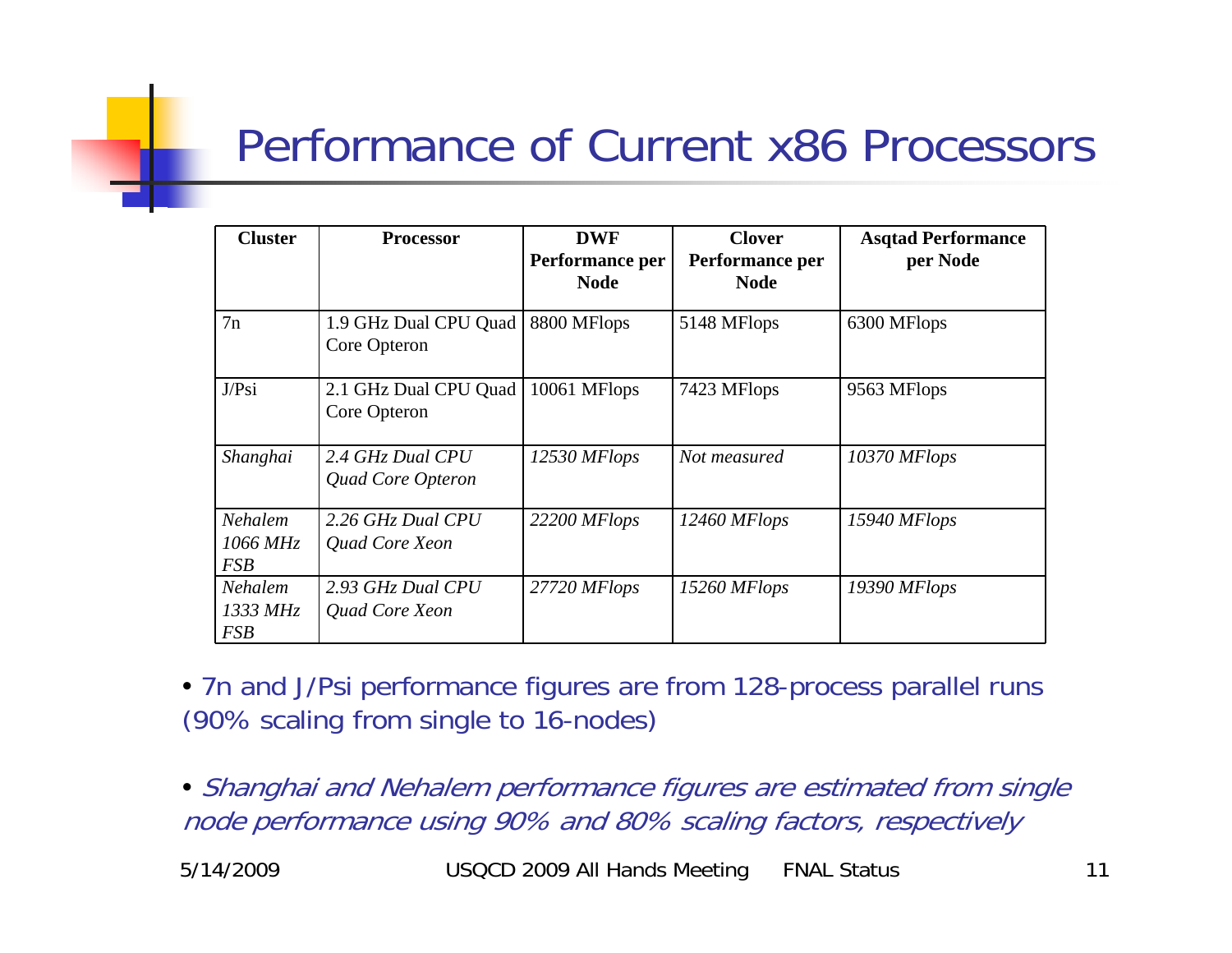### Storage



5/14/2009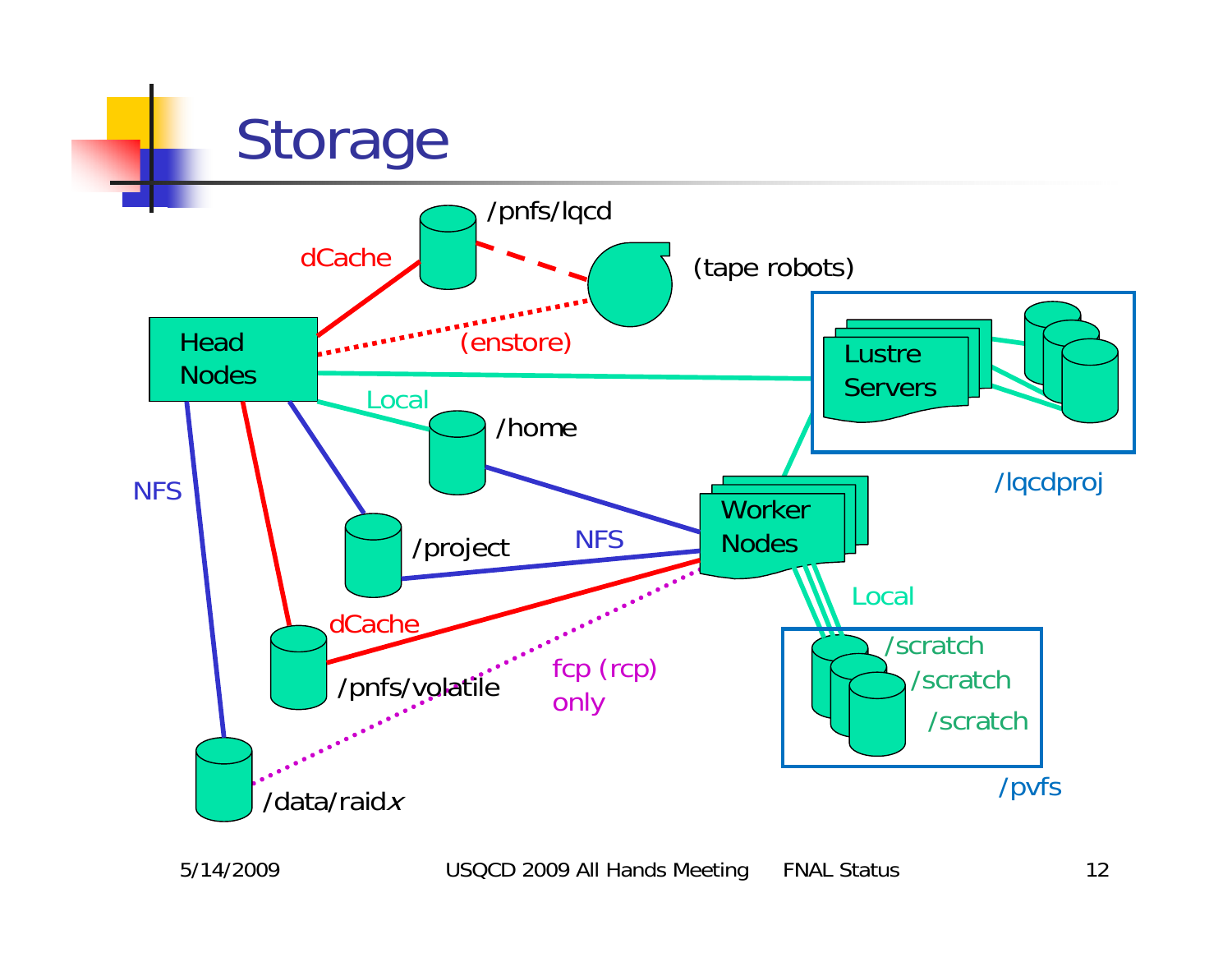# Properties of Filesystems

| <b>Name</b>    | <b>Type</b>                  | <b>Visibiilty</b>                                      | Integrity                                                            | 1/O<br><b>Restrictions</b>                |
|----------------|------------------------------|--------------------------------------------------------|----------------------------------------------------------------------|-------------------------------------------|
| /home          | <b>NFS</b>                   | <b>Global within cluster</b><br>(qcd, pion/kaon, jpsi) | Backed up nightly                                                    | Limited data<br>rate                      |
| /project       | <b>NFS</b>                   | Global                                                 | Backed up nightly                                                    | <b>Limited data</b><br>rate               |
| /scratch       | Local disk                   | Each worker has own                                    | Erased at beginning of each<br>job                                   | <b>High scalable</b><br>data rate         |
| /pvfs          | Set of local<br><b>disks</b> | Each worker of a job<br>can see                        | Optionally created at<br>beginning of a job,<br>destroyed at the end | High scalable<br>data rate, large<br>size |
| /data/raidx    | <b>NFS</b>                   | Head nodes only                                        | RAID hardware but not<br>backed up                                   | Limited rate,<br>use fcp to<br>access     |
| /pnfs/volatile | dCache                       | Global                                                 | Not backed up, oldest files<br>deleted on demand                     | Scalable rate,<br>no appends              |
| /pnfs/lqcd     | Enstore /<br>dCache          | Head nodes only                                        | Data are on tape                                                     | No appends                                |
| /lqcdproj      | Lustre                       | Global                                                 | RAID hardware but not<br>backed up                                   | None (POSIX)<br>Scalable rate             |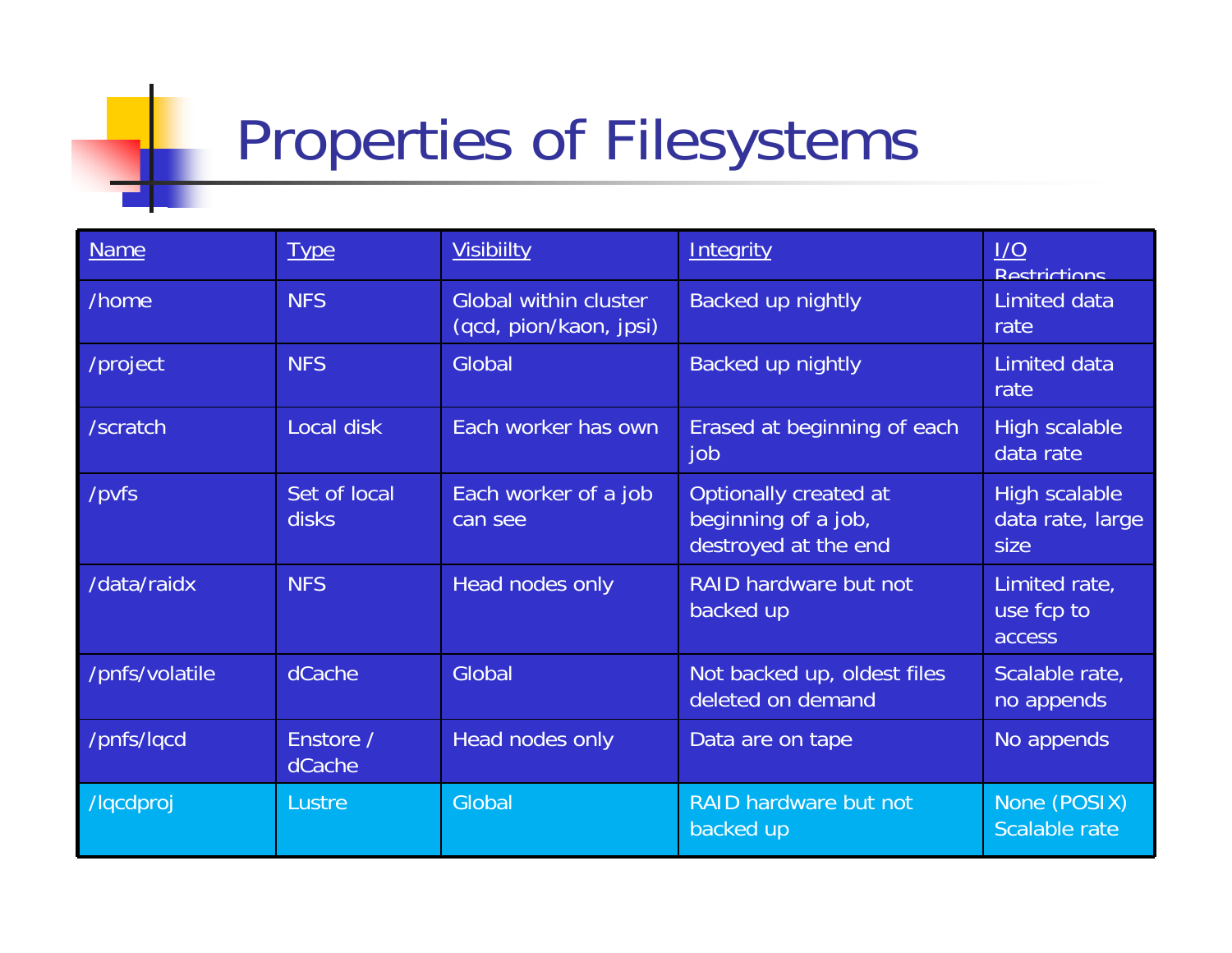### **Statistics**

- •• Since April 1, 2008:
	- • Users submitting jobs: 62 USQCD, 6 administrators or other
	- •1,390,428 jobs (1,221,629 multi-node)
	- $\cdot$  10.6M node-hours  $=$  17.6M 6n-node-hours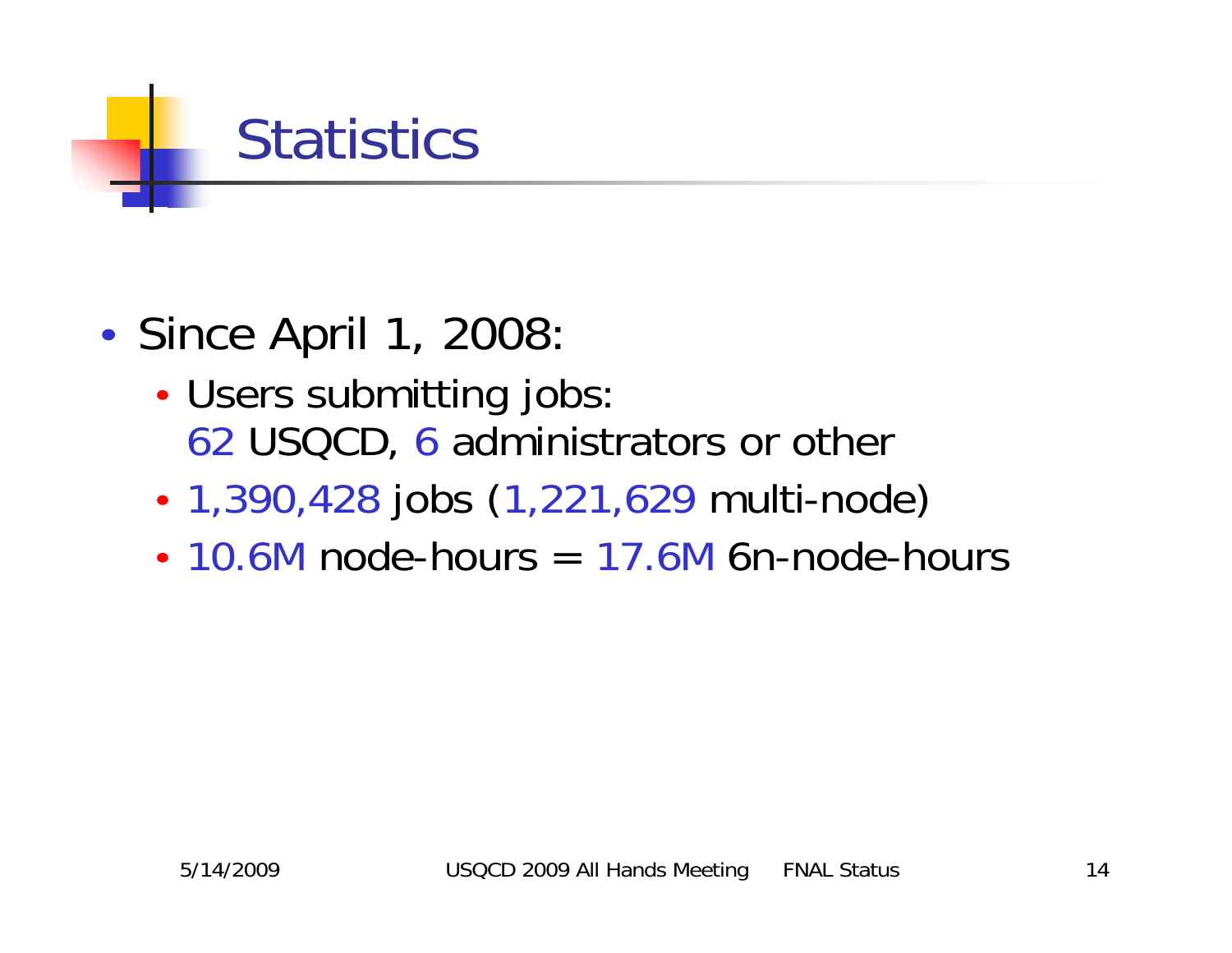### User Authentication

- • Kerberos
	- Use Kerberos clients (ssh, rsh, telnet, ftp) or cryptocards
	- •Linux, Windows, Mac support
	- •Clients are much easier than cryptocards
- Kerberos for Windows
	- See our web pages for kerberos-lite
	- $\bullet$ I highly recommend using Cygwin with kerberos-lite
- Kerboros for OS/X
	- •See<http://www.fnal.gov/orgs/macusers/osx/>
	- • The "OpenSSH Client Only 3.x Downgrade Packages" links will give you ssh's that will work to access our head nodes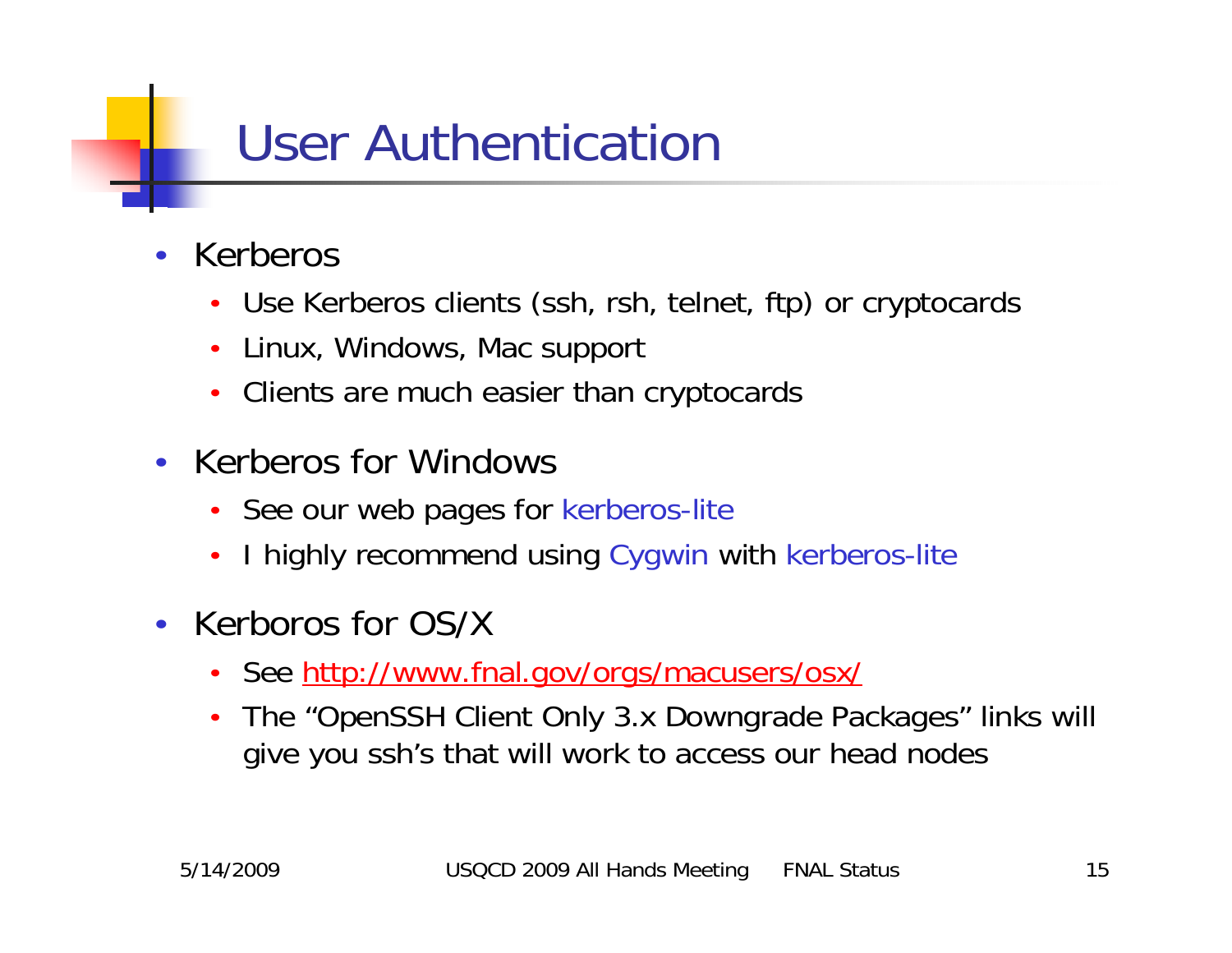# User Support

- • Web Pages
	- •<http://www.usqcd.org/fnal/>
- $\bullet$  Mailing lists
	- lqcd-admin@fnal.gov
	- •lqcd-users@fnal.gov
- • Trouble tickets
	- •Please send all help requests to <u>lgcd-admin@fnal.gov</u>
	- Fermilab is transitioning to a new help-desk system; sorry, but new accounts will require a few extra days compared to the past until the kinks are worked out of the system
	- • Once the help-desk system is working smoothly, we will encourage users to use it instead of e-mail for help requests (likely many months away)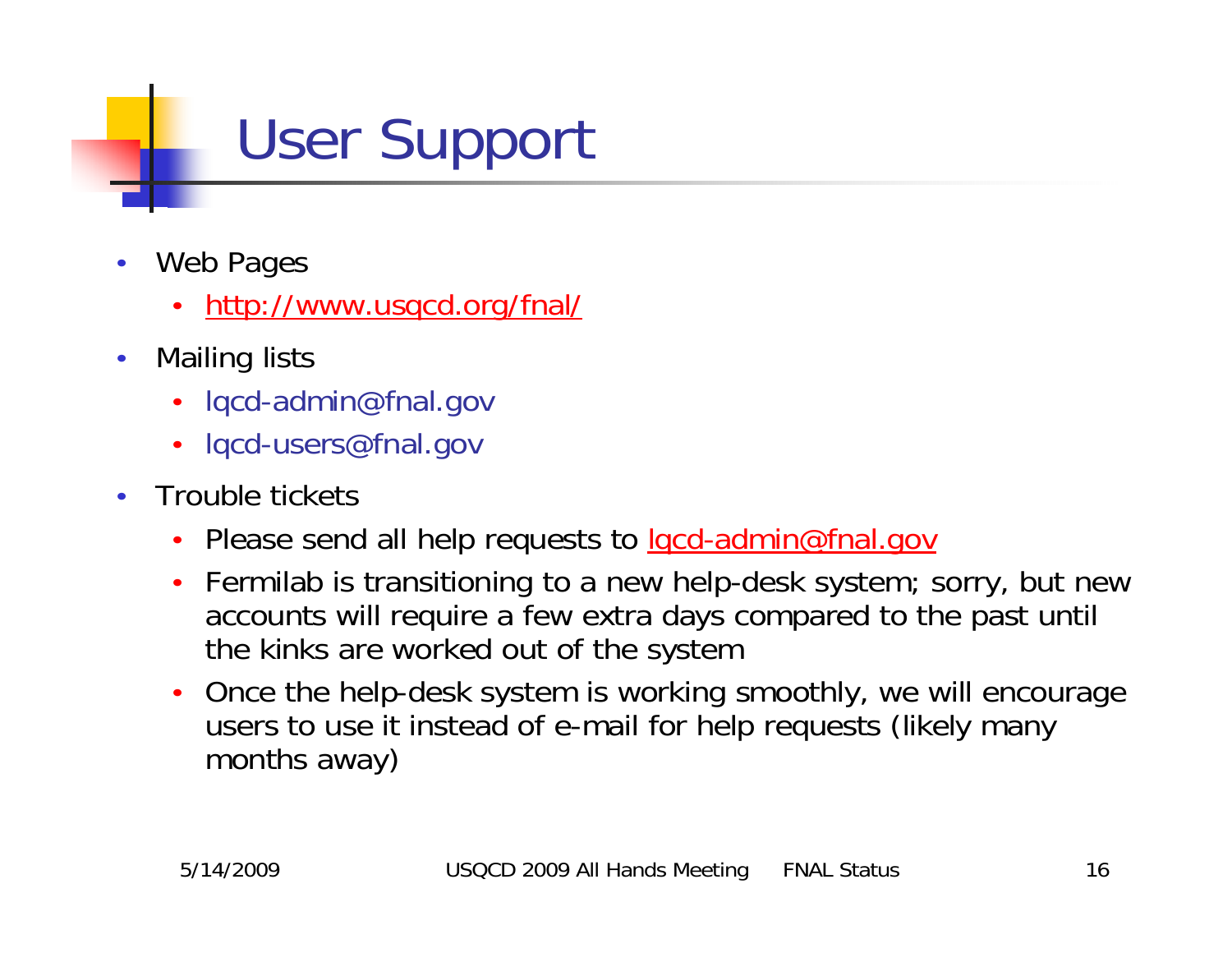# User Support

- • Level of support
	- 10 x 5, plus best effort off-hours
- • Backups
	- /home, /project are backed up nightly from kaon1, jpsi1, and lqcd; restores are available for up to 12 months
	- • /data/raidx, /pnfs/volatile, /lqcdproj are not backed up – users are responsible for data integrity
- •Quotas: **quota -1** to check disk, **lquota** (on lqcd.fnal.gov) to check account usage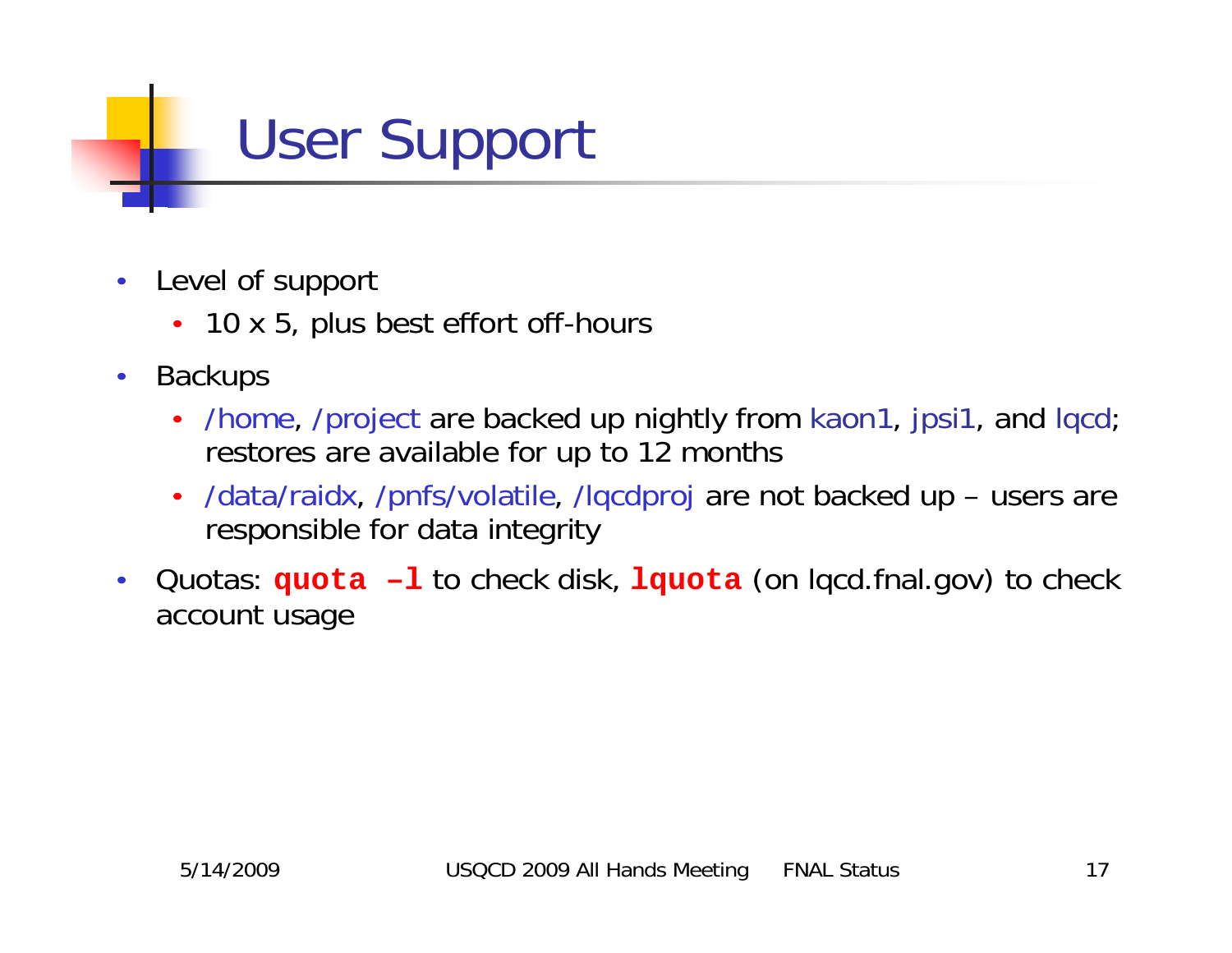# User Support

#### Fermilab points of contact:

- •Best choice: lgcd-admin@fnal.gov
- Don Holmgren, <u>djholm@fnal.gov</u>
- Amitoj Singh, <u>[amitoj@fnal.gov](mailto:amitoj@fnal.gov)</u>
- Kurt Ruthmansdorfer, **kurt@fnal.gov**
- Nirmal Seenu, <u>[nirmal@fnal.gov](mailto:nirmal@fnal.gov)</u>
- Jim Simone, [simone@fnal.gov](mailto:simone@fnal.gov)
- Ken Schumacher, **[kschu@fnal.gov](mailto:kschu@fnal.gov)**
- Rick van Conant, <u>[vanconant@fnal.gov](mailto:vanconant@fnal.gov)</u>
- Bob Forster, [forster@fnal.gov](mailto:forster@fnal.gov)
- Paul Mackenzie, [mackenzie@fnal.gov](mailto:pbm@fnal.gov)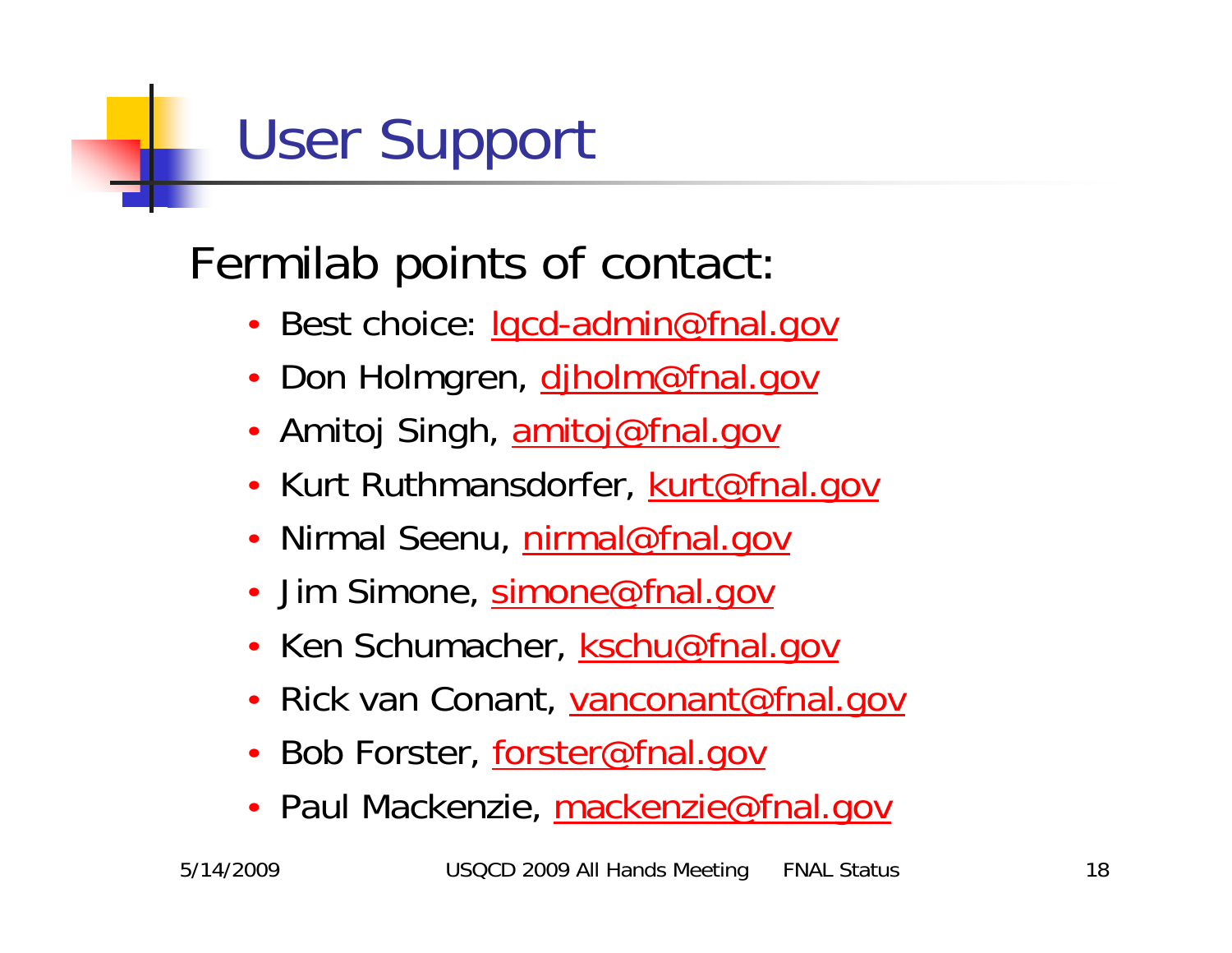

#### Backup Slides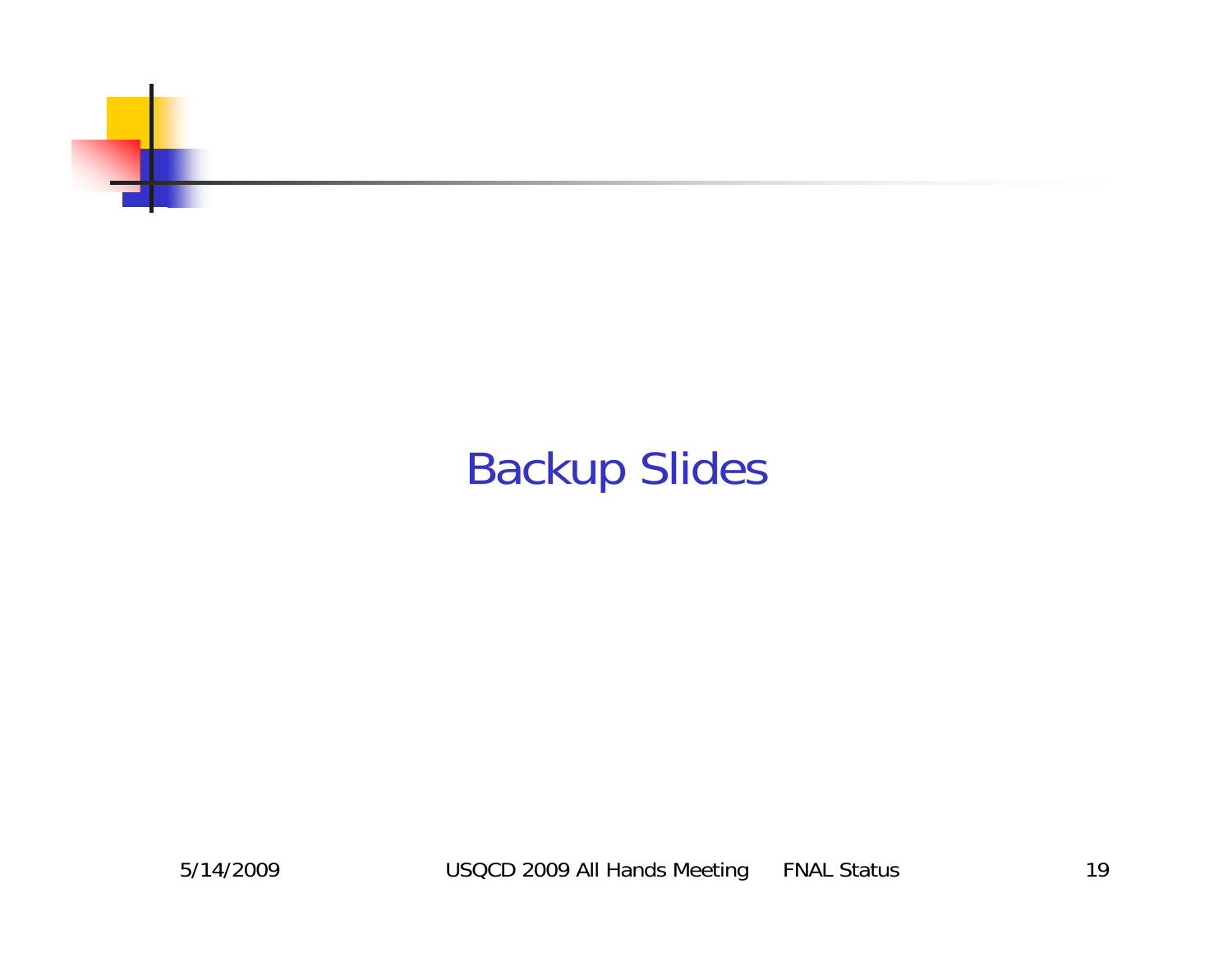# Mass Storage

#### "Enstore"

- •Robotic, network-attached tape drives
- •• Files are copied using "encp src dest"
- •• > 40 MB/sec transfer rate per stream
	- Currently limited to ~ 120 MB/sec total across clusters
- •• Currently using ~220 Tbytes of storage
	- •• An increase of 60 Tbytes since last year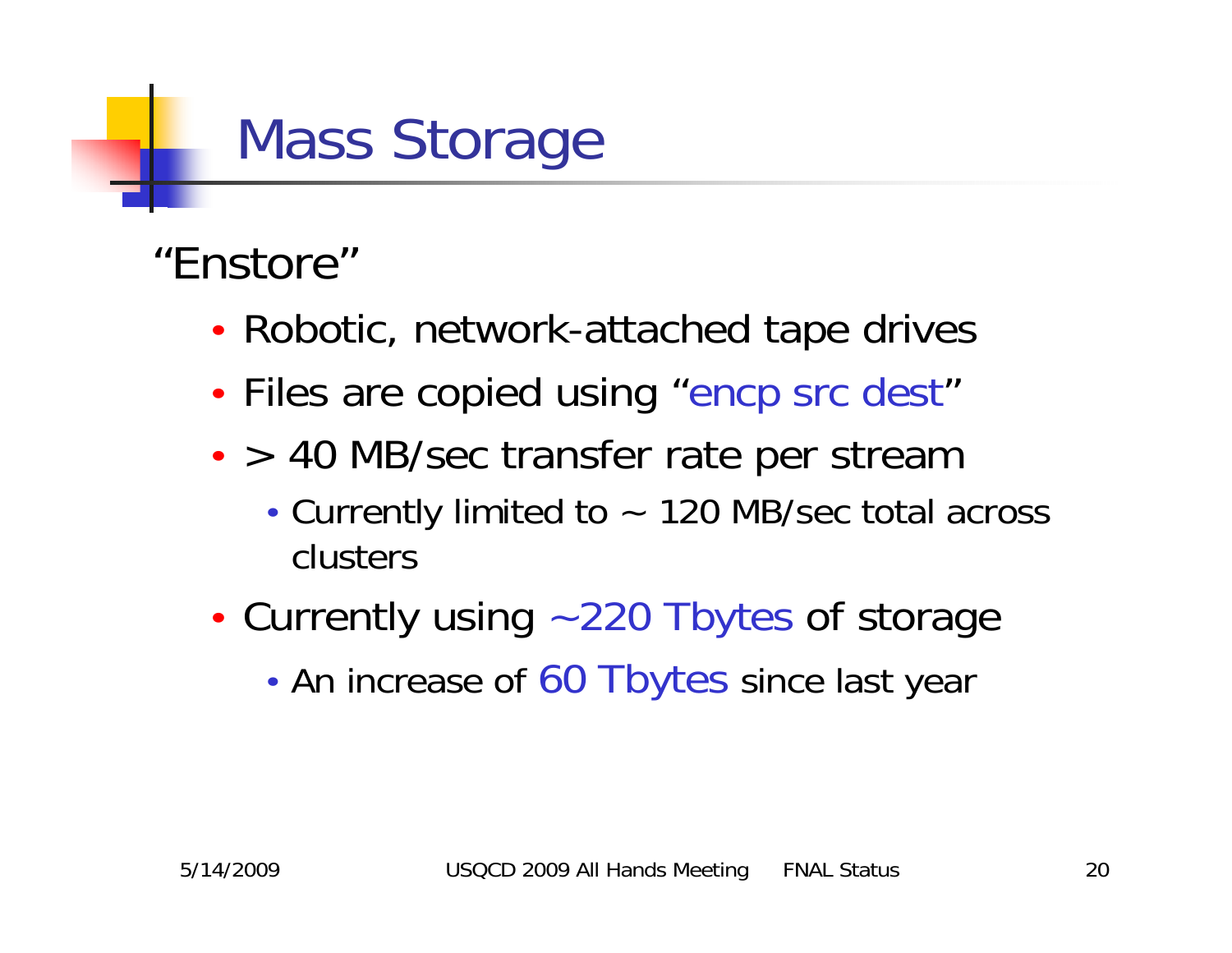# Mass Storage

#### "Public" dCache (/pnfs/lqcd/)

- •Disk layer in front of Enstore tape drives
- •All files written end up on tape ASAP
- •• Files are copied using "dccp src dest"
	- •Pipes allowed
	- •Also, direct I/O allowed (posix/ansi)
- •• On writing, hides latency for tape mounting and movement
- • Can "prefetch" files from tape to disk in advance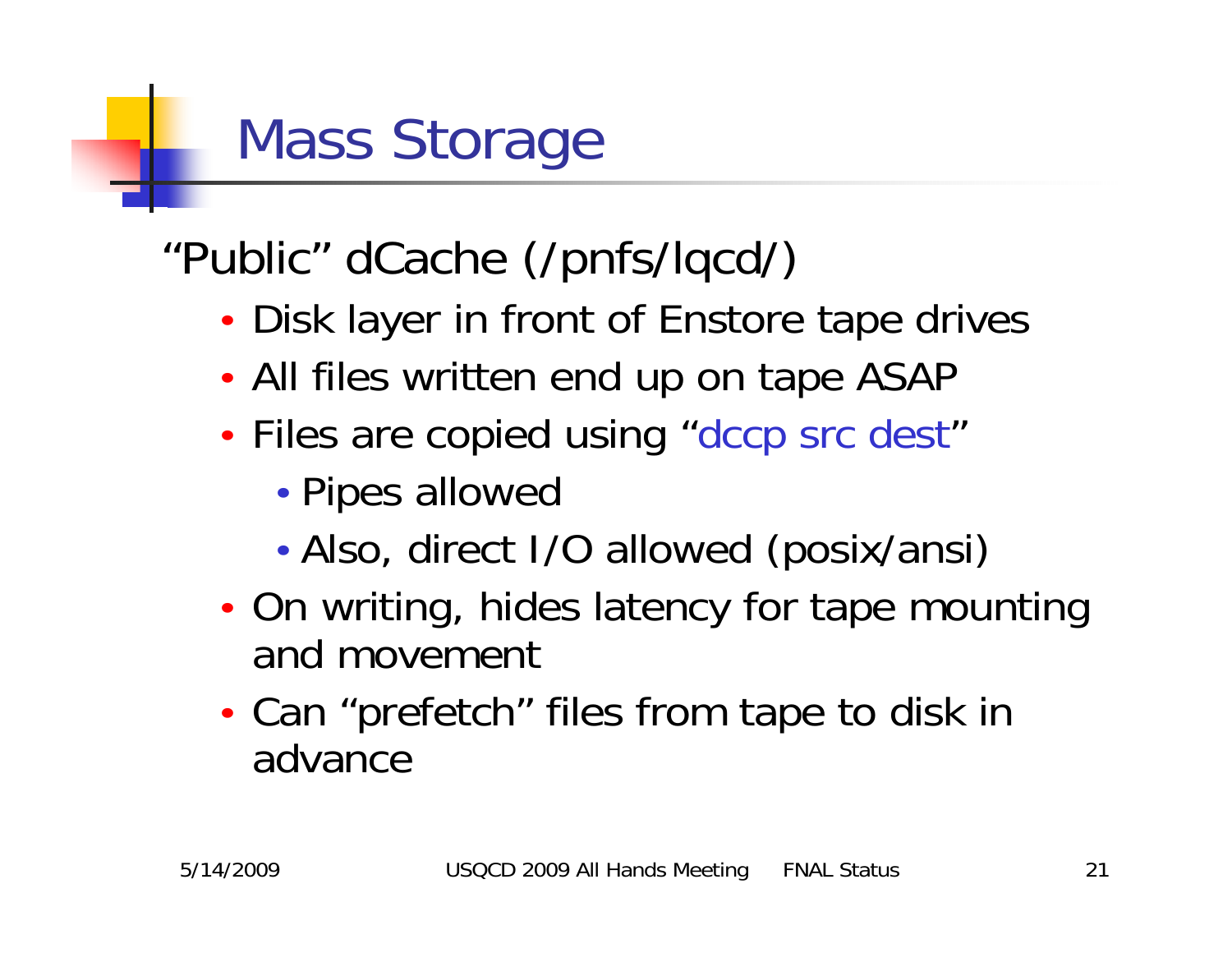#### "Volatile" dCache (/pnfs/volatile/)

- Consists of multiple disk arrays attached to "pool nodes" connected to Infiniband network
- No connection to tape storage
- Provides large "flat" filesystem
- Provides high aggregate read/write rates when multiple jobs are accessing multiple files on different pools
- •• Supports file copies (via dccp) and direct I/O (via libdcap: posix/ansi style calls)
- ~ 40 Tbytes available another 40 Tbytes can be added
- No appends. Any synchronization between nodes in a job (MPI collectives) may lead to deadlocks.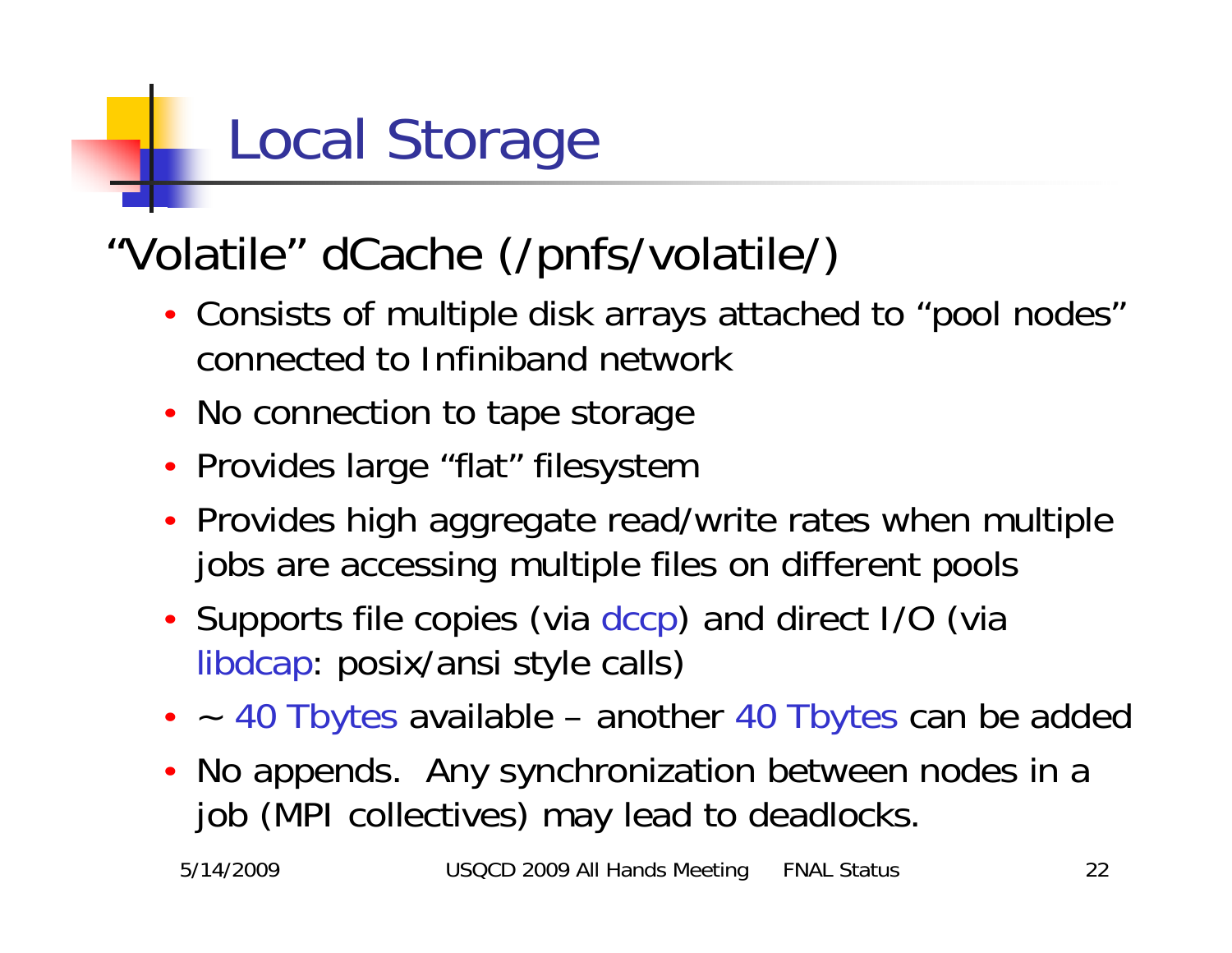Disk RAID arrays attached to head node

- •• /data/raidx,  $x = 1-9$ , total ~ 10 Tbytes
- •Also, /project (visible from worker nodes)
- •• Data files should be copied by user jobs via fcp (like rcp) to/from server node
- Performance is limited:
	- By network throughput to/from server node
	- By load on server node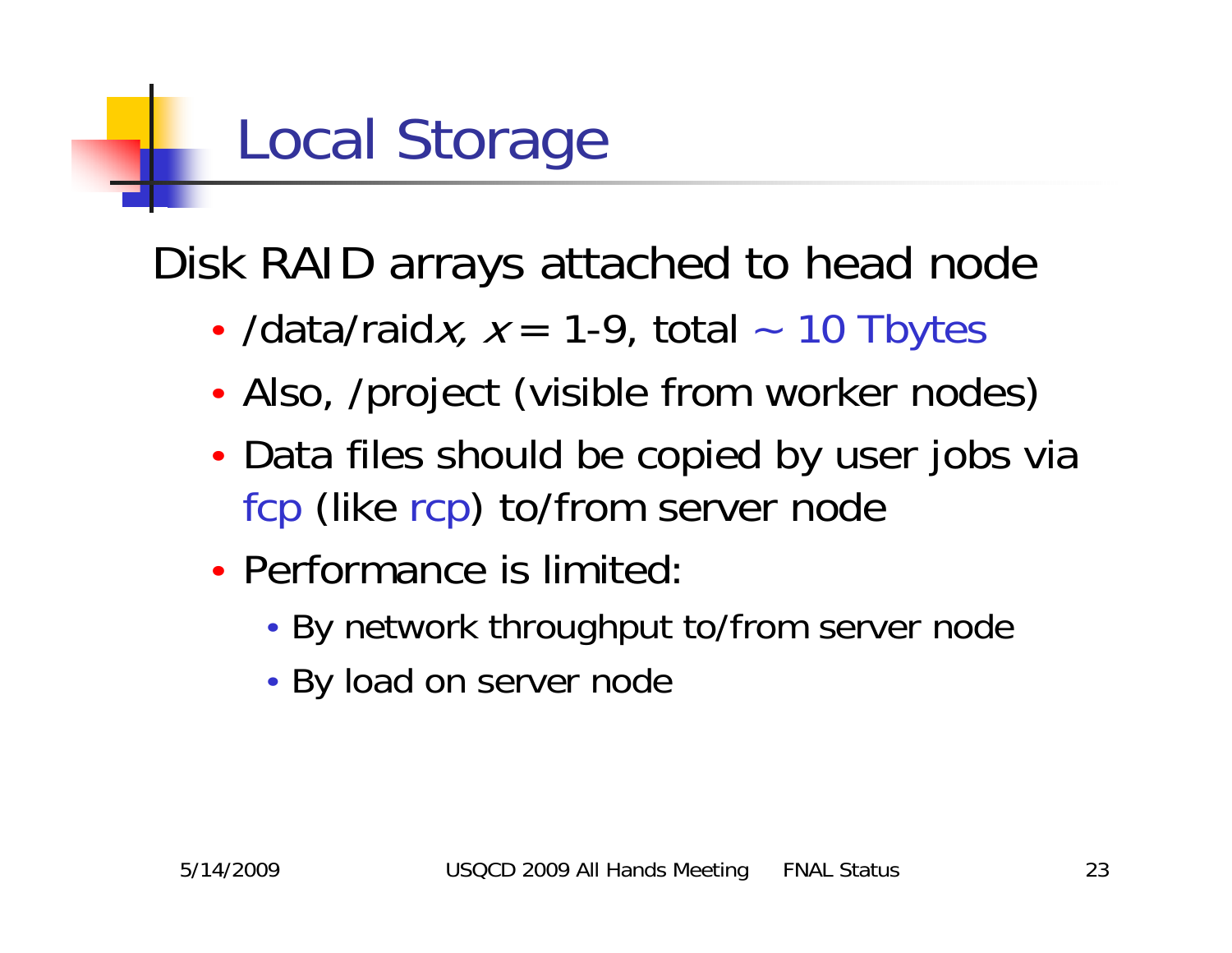#### /scratch

- • Each worker node has a local disk (30 GB on QCD and Pion, 90 GB on Kaon
- •30-40 Mbyte/sec sustained rate per node
- •Cleaned at the beginning of each job
- •Suitable for QIO "multifile" operations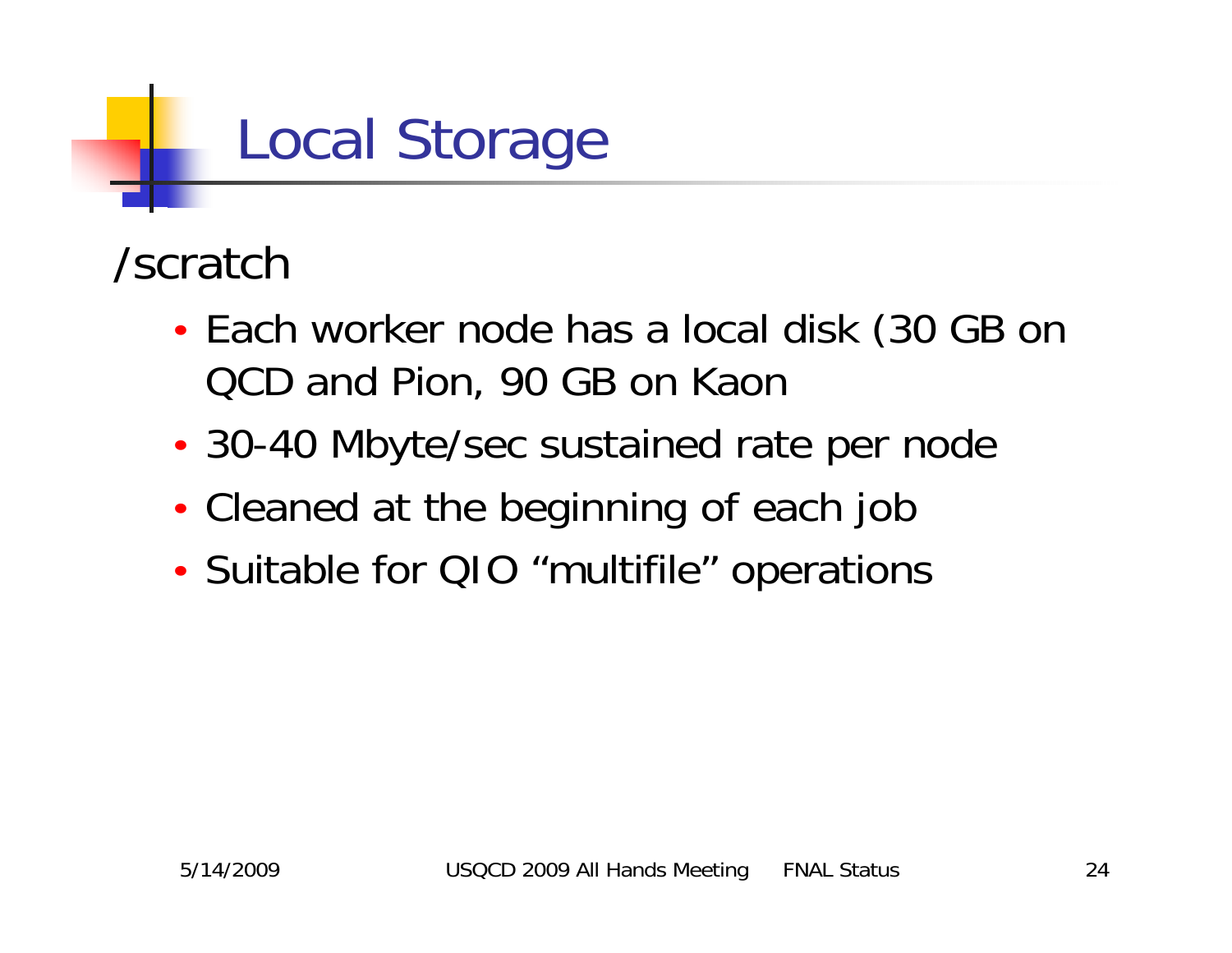### /pvfs

- • On a multinode job, the individual /scratch partitions can optionally be combined into a larger single filesystem mounted at /pvfs and visible to all of the nodes in that job
- This is useful when /scratch on the head node of a job is not sufficient in size
- •• To request /pvfs creation, add "-v PVFS=" to your qsub command
- •/pvfs is destroyed at the end of your job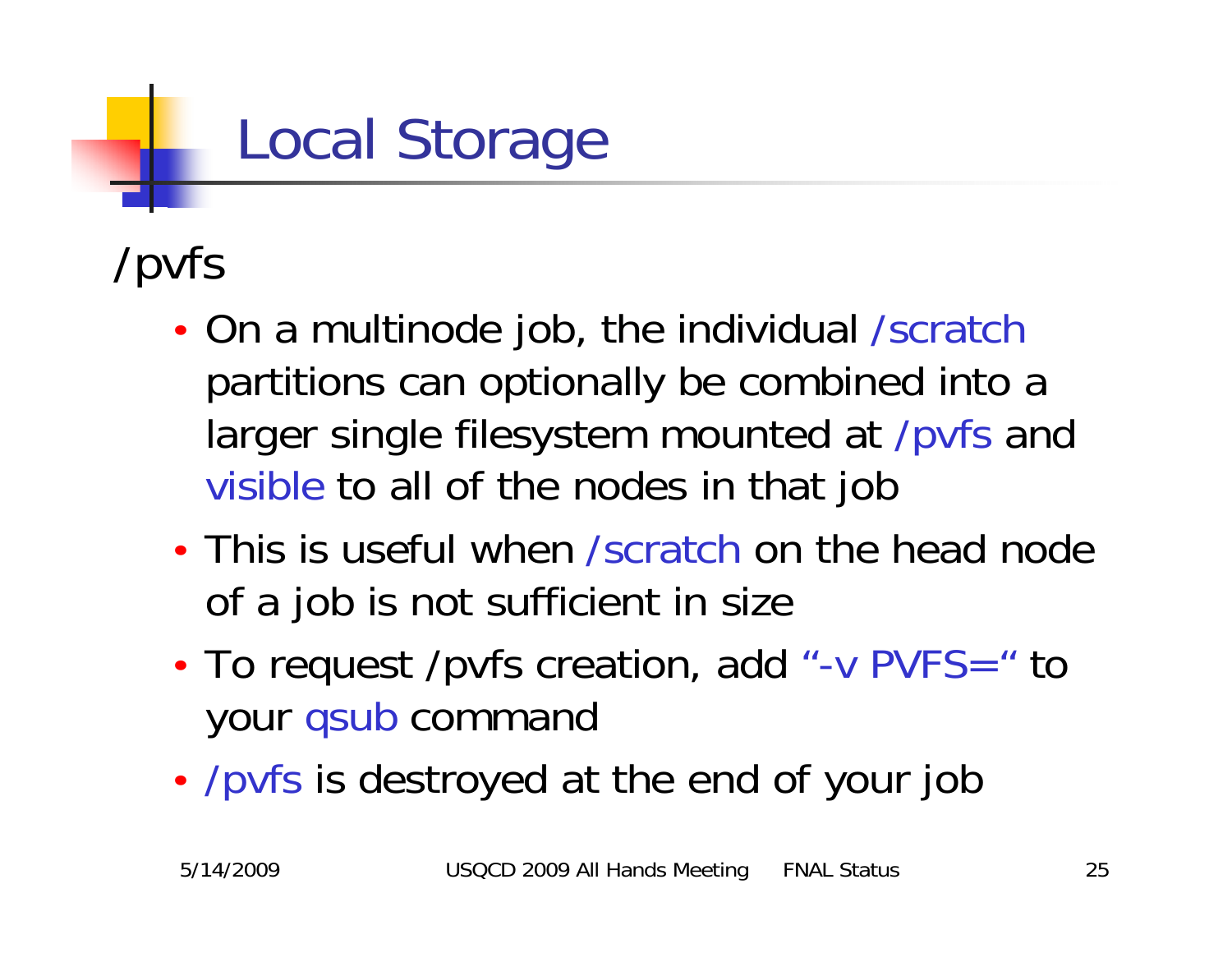# FCP instead of RCP

- •• In your job scripts, please use fcp instead of rcp or rsync
	- •• fcp is a throttled (by queuing) form of rcp
	- • By restricting the number of fcp's in flight, we avoid head thrashing on disks and increase aggregate throughput
	- •• Syntax:

fcp [host]:src.file [host]:dest.file fcp –c rcp –r –p src\_dir [host]:dest fcp –c rsync –a src host:dest